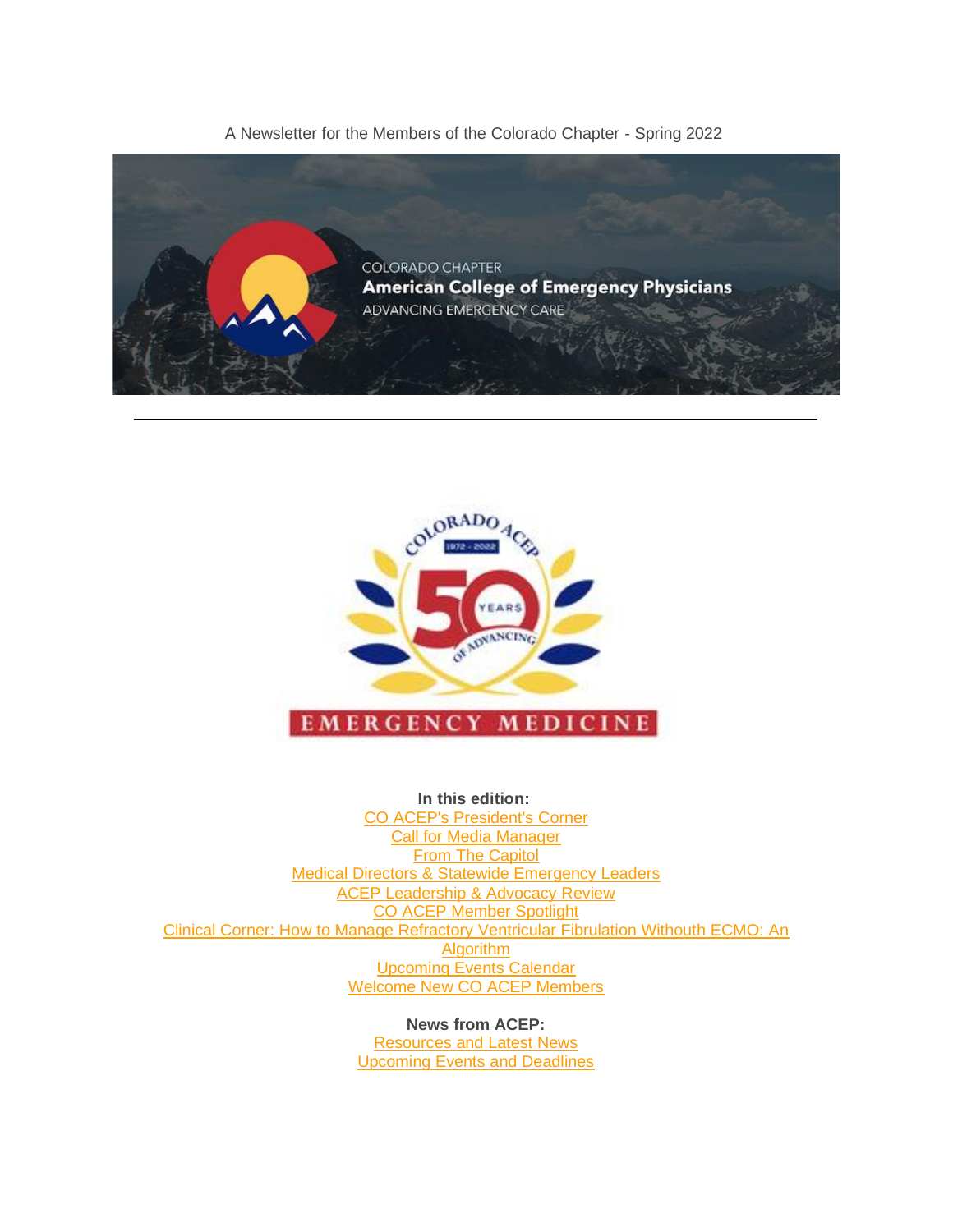

## **CO ACEP President's Corner** Allison Trop, MD, FACEP

The legislative session this year has been a whirlwind! Your board has been working diligently to lobby around the clock for the need of EM docs across the state. Countless hours on the phone, via e-mail and inperson at the Capitol went into a defeat of the PA independent practice bill.

As a result, we are forming a task force to help find solutions to increasing access to care in the rural parts of our state and help PAs to be able to practice there safely and supported. This is a big accomplishment and is certain to come back again next year, so we need all the preparation help we can get. We have been diligently lobbying on the Out of Network Bill, Mental Health Holds and more.

On April 21, I had the honor of speaking at a press conference with the Colorado Governor, Jared Polis, in support of new legislation surrounding lessons learned during the past 2 years of the COVID pandemic. CO ACEP has advocated tirelessly for increased PPE stockpiles, mental health assistance for healthcare workers, and liability protections. We had monthly medical director meetings with leaders across the state to assess needs throughout Colorado. In the past year, we have worked closely with the Governor's office to delineate Crisis Standards of Care and more. This new legislation will serve to help create statutes around these concerns. The new legislation will set standards for PPE stockpiles at facilities in Colorado. Another important bill hopes to increase training of healthcare workers and incentivize them to stay in the state of Colorado to improve our staffing difficulties. With burnout and the stress of the pandemic, so many people left the healthcare field, making it clear what a staffing issue we have. A final piece of legislation will help hospitals to create disaster and surge plans to mitigate effects brought by the next disaster or pandemic we see. It was a pleasure speaking at this conference and having the opportunity to represent you all. As EM physicians, I do truly believe that we lead the way in healthcare and public health in our communities. We are the first to be impacted by changing disease patterns and stresses on society. This puts us in a unique position to be the canary in the coal mine if you will, for societal change. Having a seat at the table to help create and support legislation to further protect us is so important.

If you have specific interests in rural healthcare and would like to assist us in developing a plan to help improve access to care, please do not hesitate to reach out as we build our Rural Access Task Force. It is our goal to create a safe and effective plan to provide care to all Coloradoans, and we need input from our members on the frontlines. We have spent several years building relationships with legislators at the Capitol. These relationships are important, and it has been amazing to see CO ACEP take the lead on the state level for the House of Medicine. In future years, I look forward to collaborating with legislators to write legislation ourselves.

As we move out of the legislative season, I am looking forward to focusing on member outreach, educational opportunities and more. This past March we had a wonderful 1-hour CME event focusing on maternal hemorrhage and other emergency complications. I hope you all were able to attend and glean some valuable information from this session. As always, we are looking for people across the state who would like to be more involved with our organization and have a passion to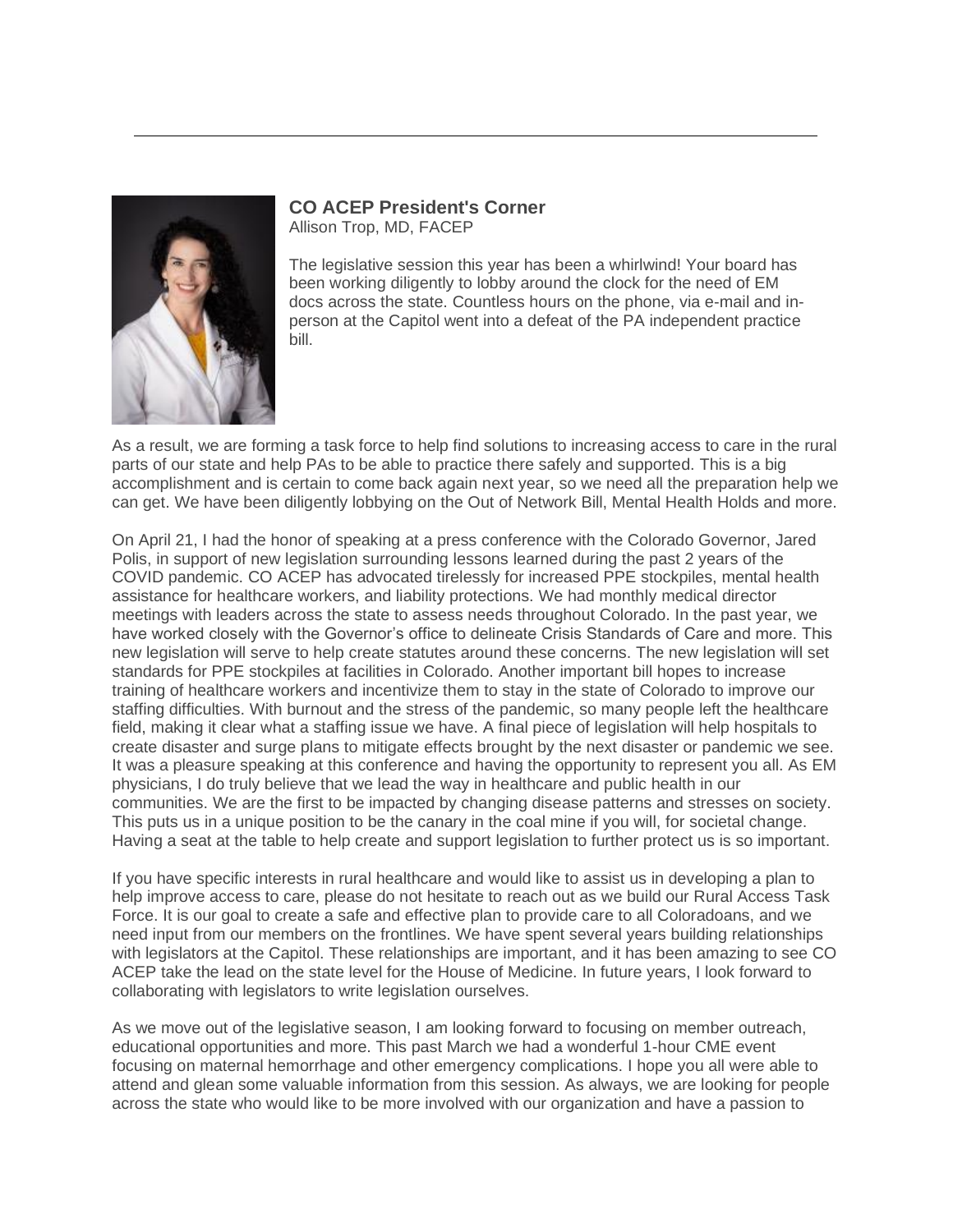lead. Look forward to our coming educational opportunities this fall with a CME course and the Medical Directors Symposium.

Warmer weather is here, and we are heading into an active outdoor summer in Colorado. May the force be with you as ATVs, campfires, off-roading, rock climbing and more pick up, and our EDs begin to overflow again.

## **Call for Media Manager**

Call for participation! We are looking for an individual that is interested in getting more involved with CO ACEP and has a passion for tech and social media. This person would ideally take the lead in managing our Twitter and Facebook accounts, as well as keeping our website updated. If this sounds like the job for you, or someone you know, please [reach out to me directly.](mailto:allisontrop212@gmail.com) We are looking forward to increasing our social media footprint and improving our on-line communication to members!

## **From The Capitol**

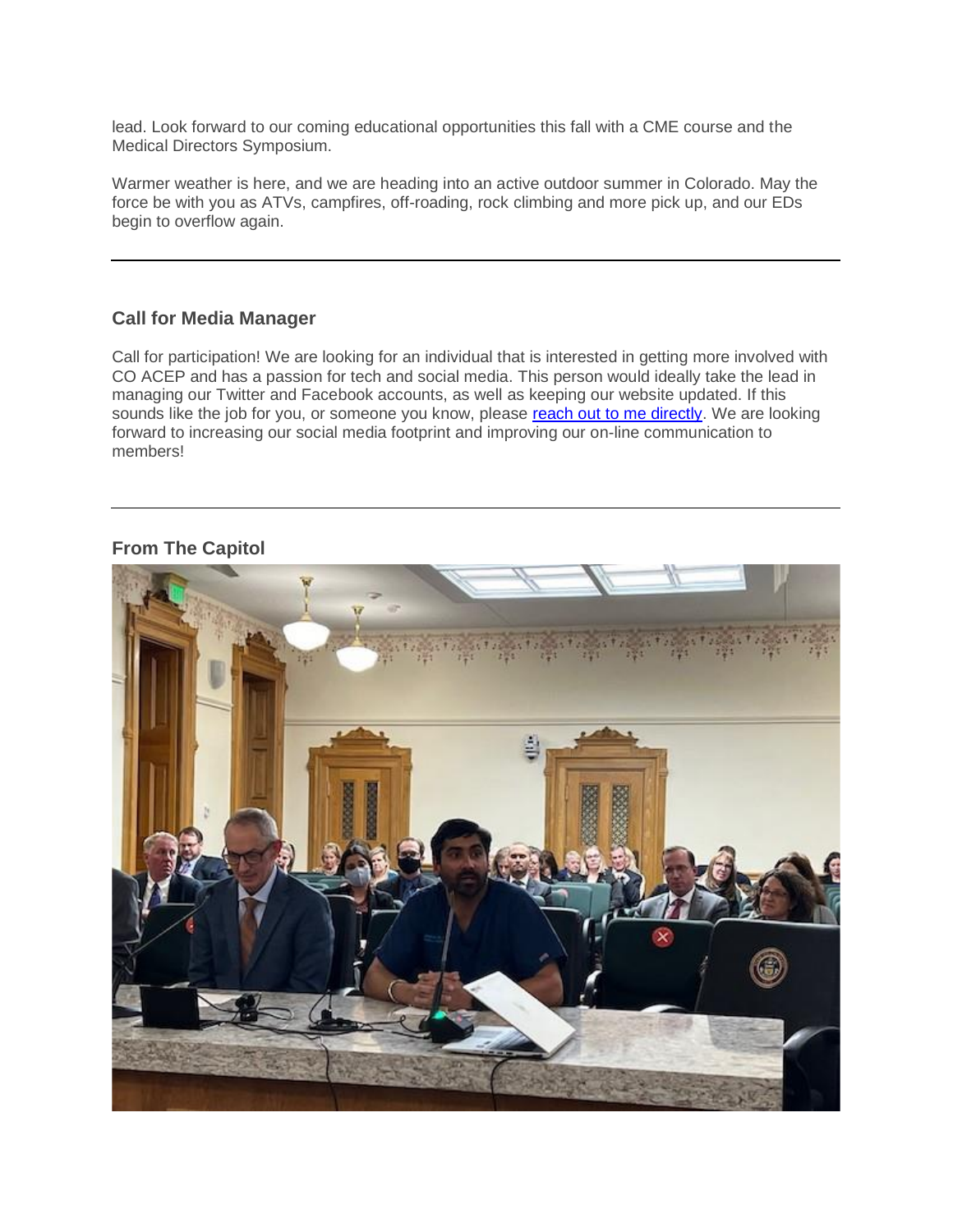Drs. Neal O'Connor (left) and Ramnik Dhaliwal (right) testify before the House Health & Insurance Committee on HB22-1284 which brought parts of Colorado's Out-of-Network statute into alignment with the federal No Surprises Act.

The second session of the seventy-third General Assembly adjourned just before midnight on Wednesday, May 11th. During this 2022 120-day legislative session there were 657 bills introduced. Needless to say, it was a busy year as CO ACEP identified 65 of those bills as being important to emergency medicine. While many of the bills we have been involved with are settled, either already signed by the Governor or postponed indefinitely (killed), as of the writing of this update, 377 bills are on the Governor's desk awaiting his action. The Governor has 30 days to sign, veto or allow a bill to become law without his signature. Please check the CO ACEP website mid-June for a final report.

[Read more for a list of legislative proposals of high priority to CO ACEP this session.](https://coacep.org/from-the-capitol/)

## **Medical Directors & Statewide Emergency Leaders**

Ramnik Dhaliwal, MD, JD Immediate Past President, CO ACEP



Since the beginning of COVID, COACEP has brought together ED Medical Directors and Associate Medical Directors. Initially, the group exchanged ideas, news, treatments, and real time issues they were dealing with in different parts of the state. We were also able to have legislators and the Governor's office join calls so we could answer their questions and inform them of the major issues Emergency Departments were dealing with throughout the state.

While COVID has become less of an issue, we are still dealing with many problems within our Emergency Departments from operations to regulatory and legislative. We continue to meet, and the exchange of information and updates have been very beneficial for those attending. We continue to look for more medical directors and assistant medical directors to join the calls, so we have voices from across the state and CO ACEP can better serve you.

Finally, we will be having our first Medical Director Symposium this November in Beaver Creek. If you are a leader in your department or group and would like to join, please email **[Suzanne.acep@comcast.net](mailto:Suzanne.acep@comcast.net)** and she will get you added to the group. We look forward to your participation and the further growth of the group as it will continue to expand the already robust conversations. MEETINGS ARE HELD ON THE 2<sup>nd</sup> MONDAY OF THE MONTH.

#### **Upcoming Meeting Dates**

- June 13 4:30pm 5:30pm
- July 11 4:30pm 5:30pm
- August  $8 4:30$ pm  $-5:30$ pm
- September 12 4:30pm 5:30pm
- November 3 & 4 Park Hyatt, Beaver Creek (more details coming soon)
- December 12 4:30pm 5:30pm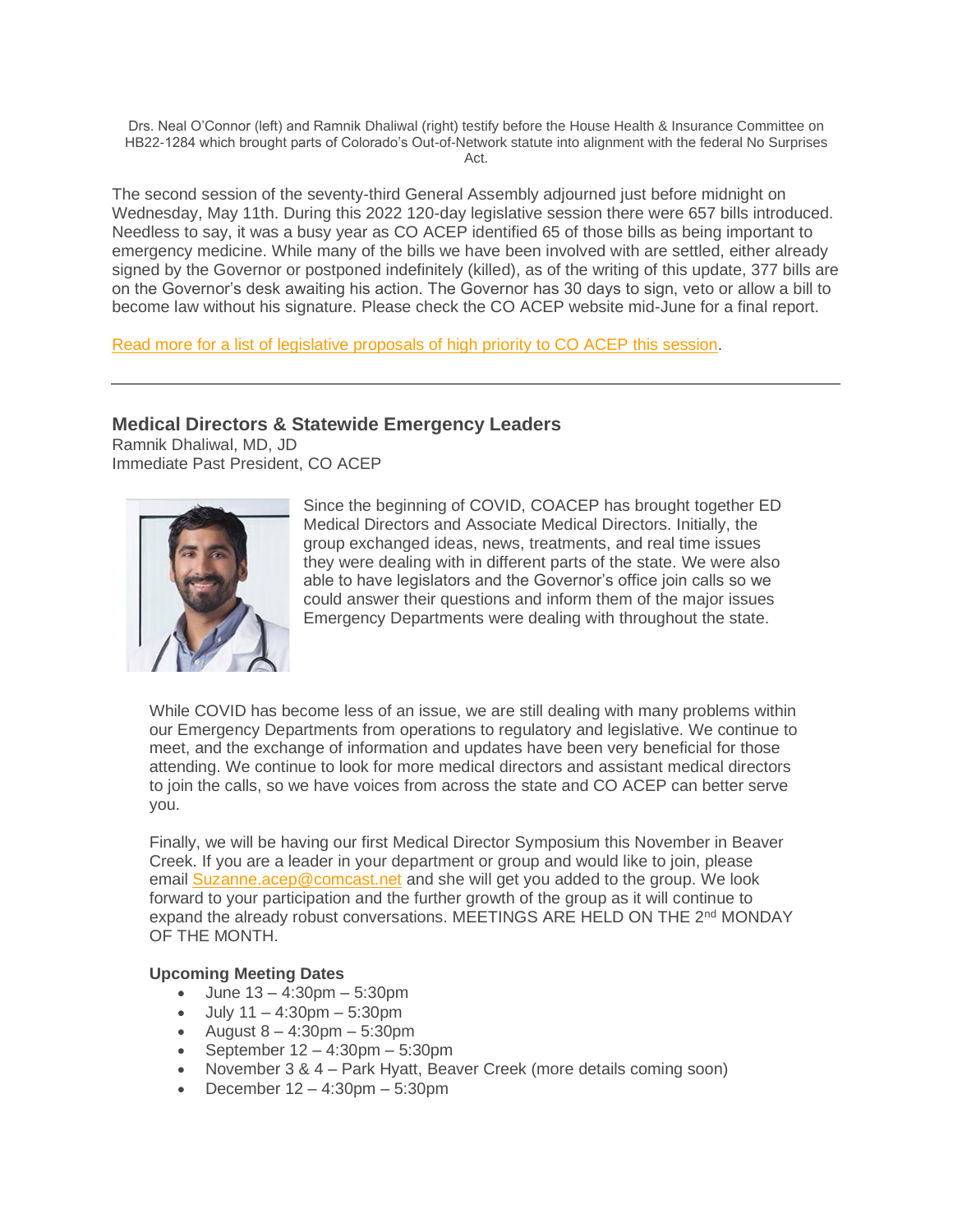## **ACEP Leadership & Advocacy Review**

Jasmeet Dhaliwal, MD, MPH, MBA Director, CO ACEP Board of Directors



ACEP's annual Leadership and Advocacy Conference (LAC) was held again in Washington, DC from May 1-4. Emergency physicians from across the country gathered to learn about pressing policy issues and advocate directly with our federal legislators. Our Colorado delegation included EM physicians from the front range and mountain communities. The conference started with a Health Policy Primer focused on the importance of regulatory advocacy. It turns out the passage of a bill into law by Congress is only the start of a long implementation process. Rule making by federal agencies is complicated, but also creates opportunities for stakeholders to influence the real-world impact of important legislation. The overall message was that we, emergency physicians, should be just as involved in regulatory advocacy as we are in legislative advocacy. [READ MORE](https://coacep.org/acep-leadership-advocacy-review/)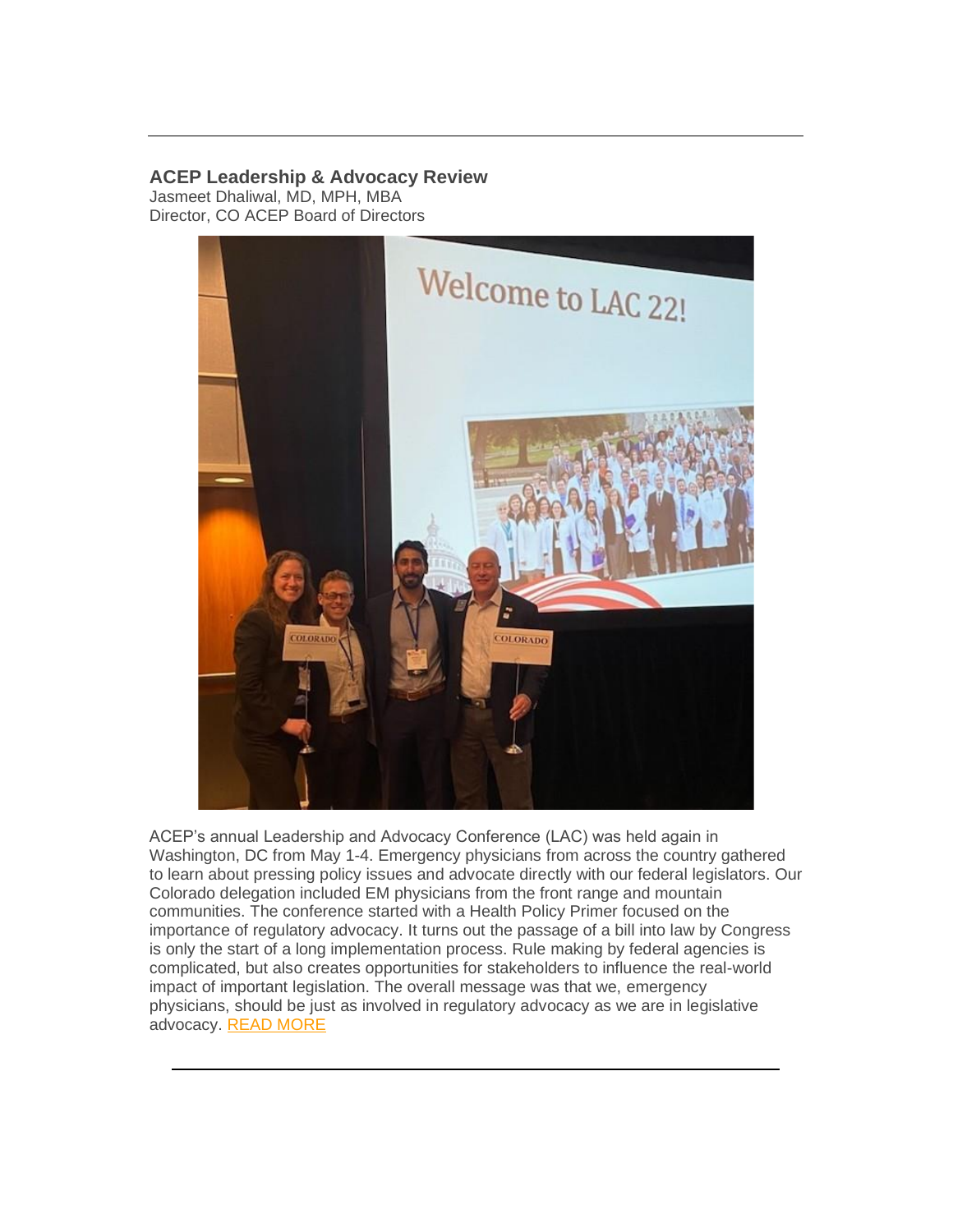## **CO ACEP Member Spotlight Sabrina Adams, MD**



## **Where did you train?**

- Medical school: University of Colorado School of Medicine
- Residency: Denver Health Medical Center

## **Where do you practice in Colorado?**

• Currently, I'm an Emergency Medicine Physician at Valley View Hospital in Glenwood Springs.

## **Why did you choose to practice where you do?**

• I moved to Glenwood after residency to be closer to my parents, especially with 1-year old twins at that time. Also, there is nothing better to me than living in the mountains.

## **Hobbies outside of medicine?**

- I love spending time with my family, we go camping multiple times a year, I love hiking, snowboarding and traveling.
- I'm from Brazil and we try to make a trip back there at least once a year to spend time with my extended family.
- My kids say I'm a good cook. I enjoy cooking, in particular sweets.

## **Favorite place to visit in Colorado?**

• My favorite places are the hidden primitive campsites, especially near rivers and lakes. I love snowboarding in the Aspen/Snowmass area. I was impressed when I visited Ouray.

## **Anything else you would like us to know about you?**

• I was born and raised in Brazil, when I moved to the US in 2003 I barely spoke any English, but I was able to learn quickly and get into college. I love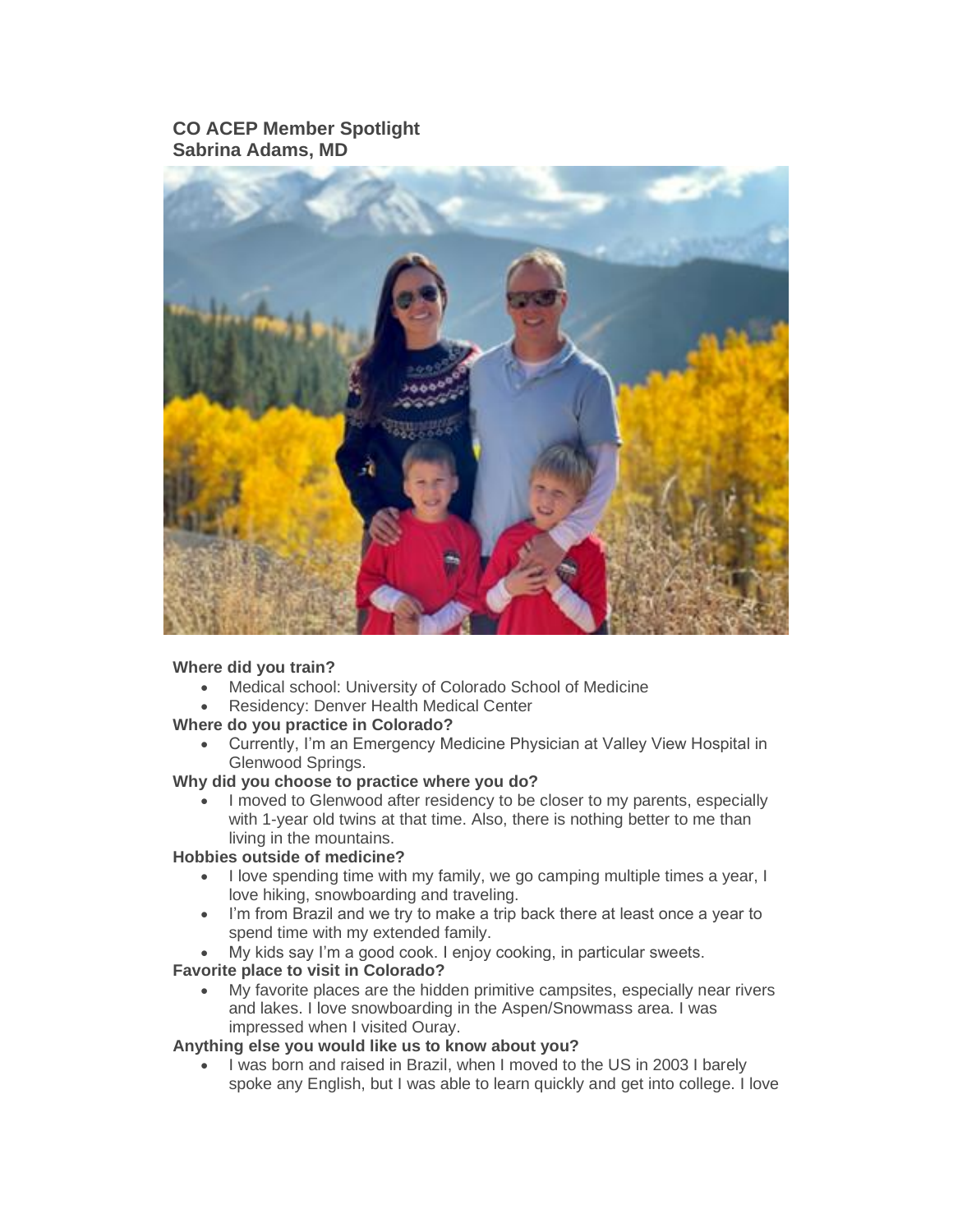my coworkers, the support we give one another is amazing, especially through the last couple of years of COVID, which was such a hard time for all of us. The unknown in the beginning, the deaths, the shortage of PPE among other challenges, brought a lot of anxiety, but with all the support generated by so many people involved, we were able to make it through some very tough times.

• We need to continue to be there for each other, continue to be resilient and take good care of our patients.

#### **What issues would you like to see CO ACEP address this year?**

- I'm amazed to learn how much CO ACEP is involved in so many different areas, but in particular legislation, the job done behind the scenes to persuade legislators to do the best thing is unbelievable.
- Currently practicing rural medicine, I would love to see some of our issues addressed, such as the problems we are currently facing with workforce shortages, reimbursement and insurance coverage, and mental health issues, which I think is universal and not only in the rural setting.

## **Clinical Corner**

Matt Mendes, MD Director, CO ACEP Board of Directors

## **How to Manage Refractory Ventricular Fibrillation Without ECMO: An Algorithm**

#### **Introduction**

Refractory ventricular fibrillation (VF) is loosely defined as VF that is unresponsive to epinephrine, 3 defibrillation attempts, and 1 dose of an antidysrhythmic. The classic underlying etiology is a coronary occlusion. These cases are incredibly frustrating as they represent an opportunity to not only obtain return of spontaneous circulation (ROSC) but result in a full neurological recovery. The recent ARREST trial published in Lancet in 2020 was stopped early due to how well the extracorporeal membrane oxygenation (ECMO or ECPR) arm of the study performed against usual care. While ECMO is an exciting and promising therapeutic agent for refractory VF, it is still largely unavailable to the typical emergency physician. Additionally, the evidence surrounding how to treat refractory VF is challenging to interpret. This article will attempt to compile that evidence into a practical algorithm for refractory VF.

#### **The Case**

You are notified by EMS that they are emergently transporting a 55-year-old male smoker with a history of hypertension and pre-diabetes who had a witnessed cardiac arrest. They have given 3 doses of epinephrine, 1 dose of amiodarone, and shocked the patient 2 times. They arrive to your ED 10 minutes later and report that the patient was witnessed by family to grab his chest and then go unresponsive at home. CPR was immediately started and 911 was called. The first rhythm for EMS was coarse ventricular fibrillation (VF) and was unresponsive to shocks. EMS reports that since starting transport they have placed an advanced airway with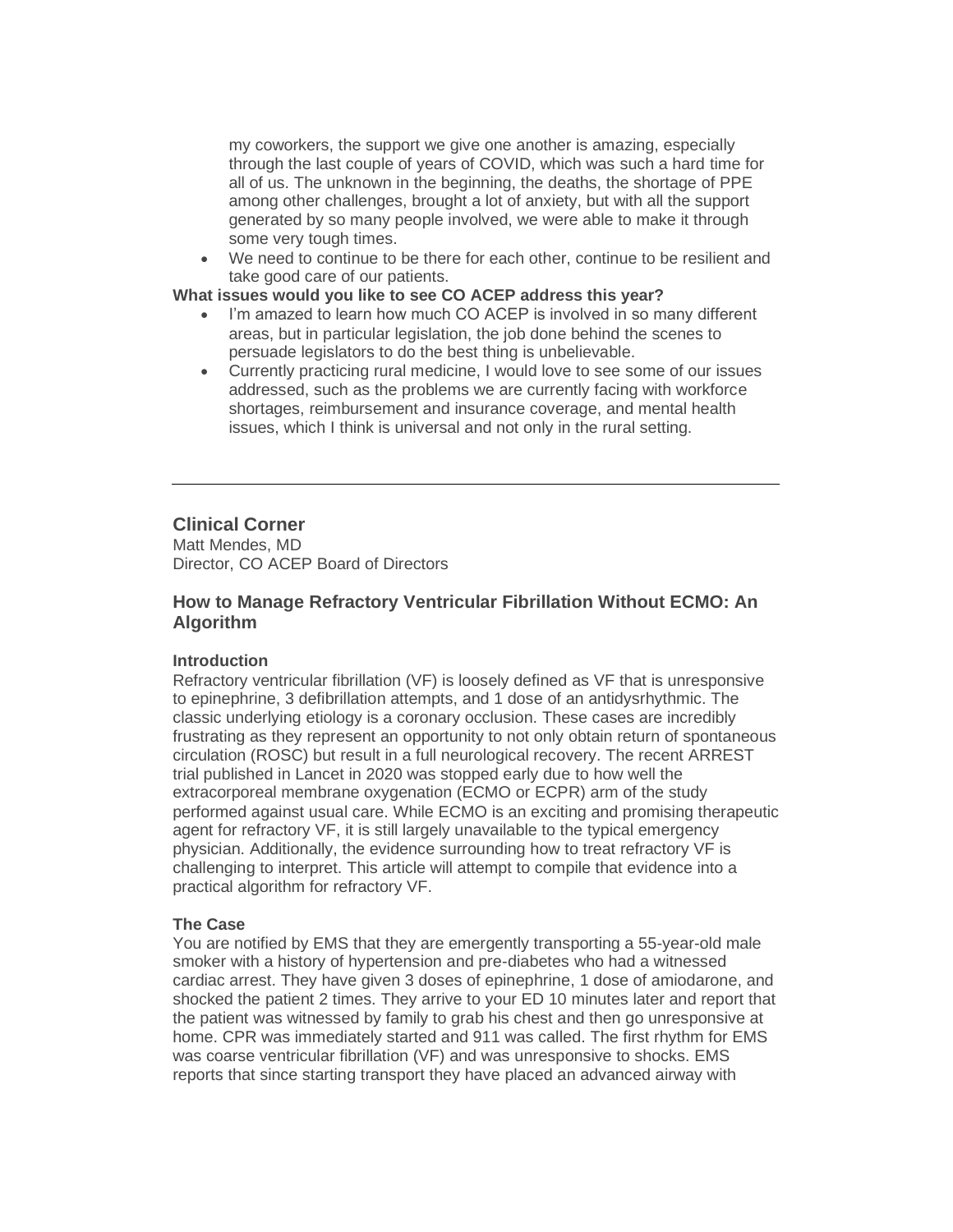capnography values consistently around 25. EMS also gave another round of epinephrine and amiodarone. [READ MORE](https://coacep.org/clinical-corner-how-to-manage-refractory-ventricular-fibrillation-without-ecmo-an-algorithm/)

#### **Upcoming Events Calendar**

- Board of Directors July 27 |12 Noon 2PM
- Board of Directors September 21 | 12 Noon 2PM
- ACEP Council 2022 September 29 & 30, San Francisco, CA
- [ACEP 2022 Scientific Assembly](https://www.acep.org/master-calendar/acep22-scientific-assembly/) October 1-4, San Francisco, CA
- CME Program/Medical Directors Mtg. in Beaver Creek November 3 & 4
- Board of Directors November 3 or 4 | 12 Noon 2PM, Hyatt in Beaver Creek
- Annual Meeting January 25, 2023 | 12 Noon 2PM, Denver Art Museum
- Board of Directors January 25, 2023 | 2PM 3PM

## **Welcome New CO ACEP Members!**

Amelia R Barber Andrew Bolano, MD J Russell Bowman, DO Ashley Louise Brady, MD Ryan Michael Caulfield, DO Samantha A Chamberlain, MD Chelsea A Dymond, MD Patrick Flannery Charles Harris, III, MD Gavin Hamilton Inglis, MD, FACEP Laura K Ivy, MD Eric Jones Ronald B Lawton, MD, FACEP Jorge Marina Benjamin Mitchell, MD, FACEP Daniel Owens Daniel A Perling Kyra Porter, DO Caryn L Robertson, MD Marcus R Salmen, MD Samantha Kathleen Sposet Samantha Tarshis, MD Michael J. Tranovich, DO Victoria Valdes, BS, NRP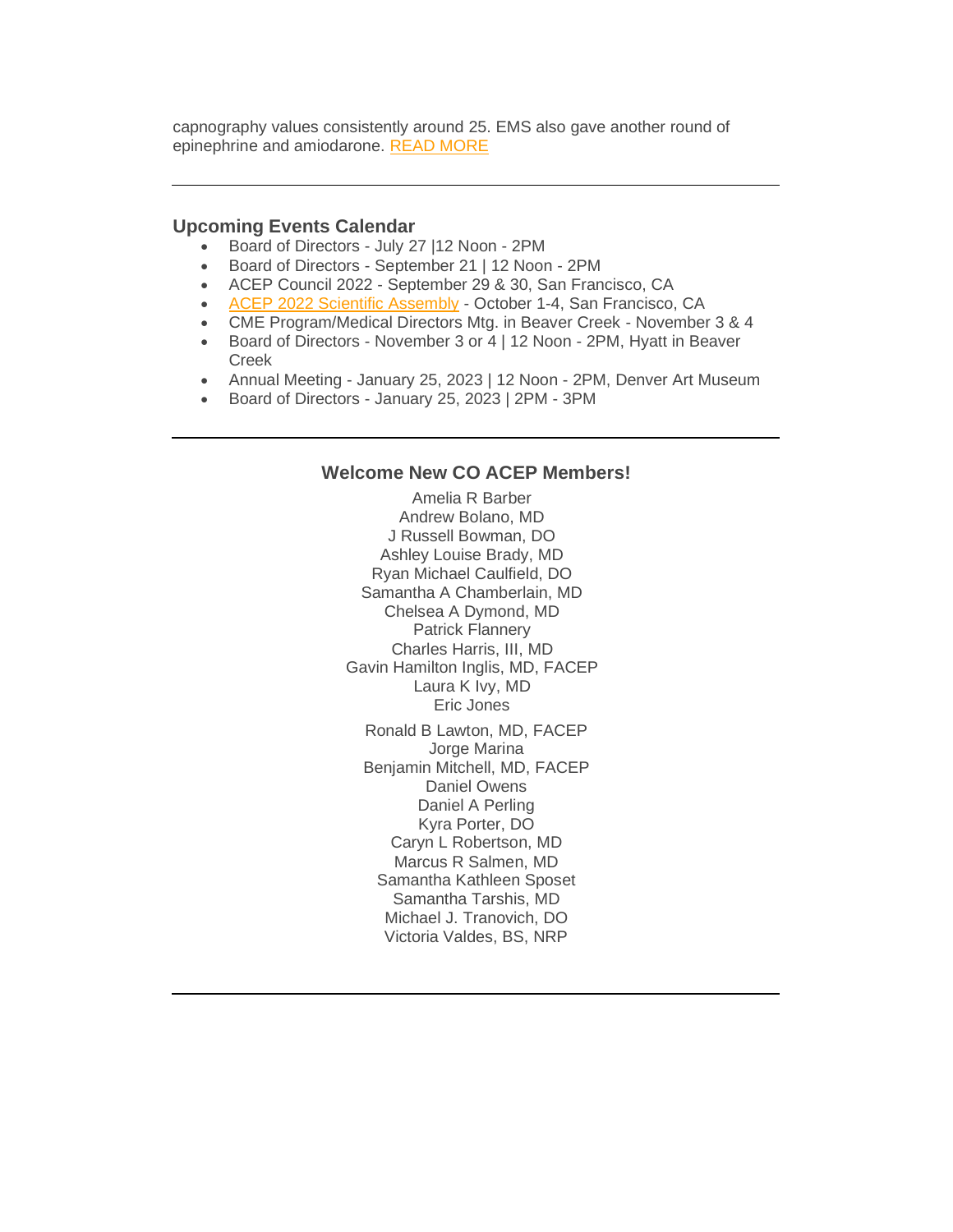# **FROM NATIONAL ACEP**



ADVANCING EMERGENCY CARE

**ACEP Resources & Latest News**

**ACEP Calls for Stronger Protections for Emergency Physicians Who Raise Workplace Safety Concerns:** ACEP spoke directly to the Occupational Safety and Health Administration (OSHA) during a public meeting about whistleblower protections. ACEP Council Speaker Kelly Gray-Eurom, MD, MMM, FACEP, [raised](https://www.acep.org/home-page-redirects/latest-news/acep-calls-for-stronger-protections-for-emergency-physicians-who-raise-workplace-safety-concerns/)  [the need for due process protections](https://www.acep.org/home-page-redirects/latest-news/acep-calls-for-stronger-protections-for-emergency-physicians-who-raise-workplace-safety-concerns/) for emergency physicians on the job.

ACEP Clinical Alert: [Shortages in Iodinated Contrast Media, Baby Formula](https://www.acep.org/home-page-redirects/latest-news/clinical-alert-shortages-in-iodinated-contrast-media-baby-formula/)

#### **Workforce:**

- **A new analysis of the EM physician resident workforce in** *[Annals of](https://www.annemergmed.com/article/S0196-0644(22)00186-X/fulltext)  [Emergency Medicine](https://www.annemergmed.com/article/S0196-0644(22)00186-X/fulltext)* finds that while the number of residency programs is increasing, new programs are disproportionately located in urban areas in states with existing programs, rather than rural communities with limited access to emergency care. [Read more](https://www.emergencyphysicians.org/press-releases/2022/5-12-22-uneven-distribution-of-emergency-physician-residency-programs-can-impact-workforce-challenges-new-analysis-finds)
- **Building toward a better future, ACEP is moving forward on EM workforce initiatives**. [Watch an update](https://www.acep.org/life-as-a-physician/workforce/workforce-videos/workforce-minute-videos/em-workforce-section-town-hall---april-30-2022/) from ACEP President Dr. Gillian Schmitz on ACEP's progress during this April 28 town hall webinar hosted by the EM Workforce Section.
- **The Changing Role of Physician Assistants and Nurse Practitioners in the Emergency Department:** On May 26, ACEP's Democratic Group Practice Section is hosting a webinar with a panel discussion about best practices when using PAs and NPs in the emergency department. Topics will include ACEP's new policy on the role of PAs/NPs in the ED, economic considerations, workflow challenges, and how shared visits work. [Register](https://www.acep.org/master-calendar/the-changing-role-of-physician-assistants-and-nurse-practitioners-in-the-emergency-department/)  [for this free webinar.](https://www.acep.org/master-calendar/the-changing-role-of-physician-assistants-and-nurse-practitioners-in-the-emergency-department/)

ACEP has launched a **public campaign ["Who Takes Care of You in an](https://www.emergencyphysicians.org/article/er101/who-takes-care-of-you-in-an-emergency)  [Emergency?](https://www.emergencyphysicians.org/article/er101/who-takes-care-of-you-in-an-emergency)**" that includes a series of videos outlining unique aspects of the job and explaining the significant difference in training and education required for physicians. Here are [new scope of practice talking points.](https://www.acep.org/acep-media-hub/media-hub-articles/march-2022/scope-of-practice-talking-points/)

**Problem solving: It's what we do.** [Take a look at the issues we're tackling](https://www.acep.org/who-we-are/pulling-together-2021-annual-report/) and how you can join the cause.

More than 100 leaders, members and staff worked together to create **[ACEP's new](https://www.acep.org/strategicplan/)  [strategic plan!](https://www.acep.org/strategicplan/) It's an important roadmap for our future.** Together we'll build a better future for emergency physicians everywhere!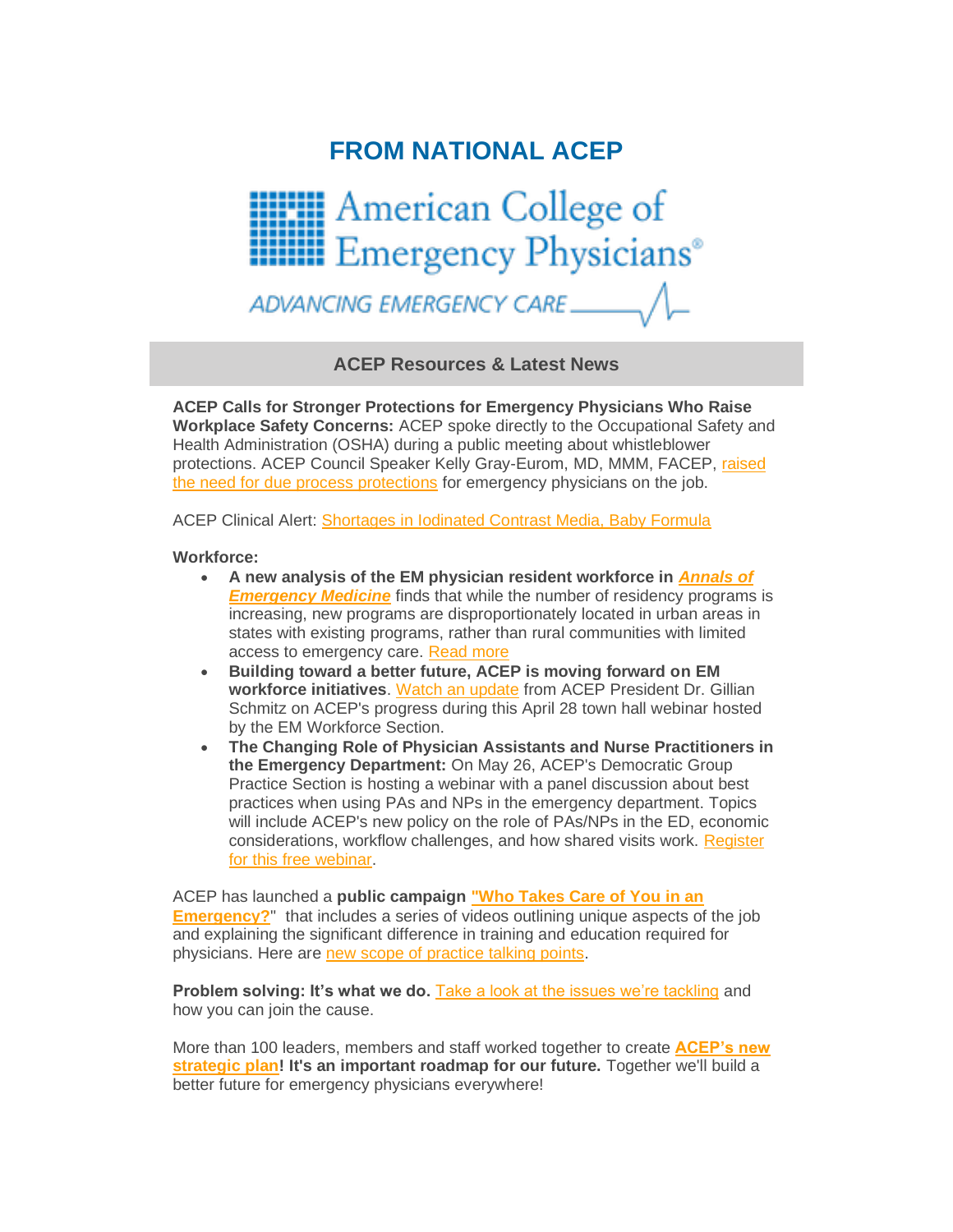## **It's Emergency Medicine Wellness Week!**

May is Mental Health Awareness Month, and ACEP's Wellness Section is marking the occasion by kicking off its annual Emergency Medicine Wellness Week tomorrow, May 22. View more physician wellness resources by visiting [ACEP's](https://www.acep.org/wellness/)  [Wellness Hub.](https://www.acep.org/wellness/)

The **[May issue of](https://www.acepnow.com/issues/?issue=acep-now-vol-41-no-05-may-2022) ACEP Now features new articles focused on behavioral health**, including [The Importance of System-Level Wellness](https://www.acepnow.com/article/importance-of-system-level-wellness/) and [How to](https://www.acepnow.com/article/how-can-they-refuse/)  Approach [Psychiatric Patients who Wish to](https://www.acepnow.com/article/how-can-they-refuse/) Refuse Treatment in the ED.

## **Advocacy:**

**Help Move the Workplace Violence Prevention Bill Forward!** Ask your U.S. Senators to co-sponsor and support the "Workplace Violence Prevention for Health Care and Social Service Workers Act" (S.4182). [Take Action!](https://www.acep.org/federal-advocacy/federal-advocacy-overview/advocacy-action-center/)

On May 4, ACEP and the Emergency Nurses Association hosted a press event at Capitol Hill to increase public awareness of workplace violence in the emergency department and to push for swift passage of the "Workplace Violence Prevention for Health Care and Social Service Workers Act." [Read the press release with more](http://sm1.multiview.com/t/gcH1AAkbaBPWNYQdQMBOmC0ZyEYsaY47UPZ2caaaaY47BRH4C4oaa?j=wXkdmema~25EqkSof.yhq~amp;T=wXkdmema~25EqkSof.yhq~amp;b=Ne~amp;7=)  [information about the bill.](http://sm1.multiview.com/t/gcH1AAkbaBPWNYQdQMBOmC0ZyEYsaY47UPZ2caaaaY47BRH4C4oaa?j=wXkdmema~25EqkSof.yhq~amp;T=wXkdmema~25EqkSof.yhq~amp;b=Ne~amp;7=) Watch the [Facebook Live recording](https://www.facebook.com/watch/live/?extid=NS-UNK-UNK-UNK-IOS_GK0T-GK1C&ref=watch_permalink&v=354834690042755) of the press event.

## **No Surprises Act**

In the latest twist, the government requests Texas court place a "hold" on its surprise billing appeal. [What does this mean for ACEP's lawsuit?](https://www.emergencyphysicians.org/press-releases/2022/in-latest-twist-government-requests-texas-court-place-hold-on-its-surprise-billing-appeal) [Dive deeper and learn more](https://www.acep.org/federal-advocacy/federal-advocacy-overview/acep4u/acep4u-out-of-network/) about ACEP's many years of advocacy on this issue that led up to this law.

## **Prioritize Physician Mental Health**

It's Mental Health Month and a good time to look at the recently-passed Dr. Lorna Breen Act. This vital legislation, named after an ACEP member who struggled and was tragically lost during the first surge of the pandemic, went from an idea to a law that will help protect the emotional health and wellbeing of emergency physicians. [See ACEP's Role.](https://www.acep.org/federal-advocacy/mental-health/dr.-lorna-breen-health-care-provider-protection-act/)

# **Regulatory Updates:**

- [NEW BLOG SERIES: Value based Care in Emergency Medicine--](https://www.acep.org/federal-advocacy/federal-advocacy-overview/regs--eggs/regs--eggs-articles/regs--eggs---may-19-2022/) an [Overview](https://www.acep.org/federal-advocacy/federal-advocacy-overview/regs--eggs/regs--eggs-articles/regs--eggs---may-19-2022/) (5/19/22)
- CMS Finalizes New Network Adequacy Requirements for Certain Private [Health Plans](https://www.acep.org/federal-advocacy/federal-advocacy-overview/regs--eggs/regs--eggs-articles/regs--eggs---may-12-2022/) (5/12/22)
- No Alternative Payment Model for Emergency Physicians and other [Specialists…The AMA Has a Proposed Solution](https://www.acep.org/federal-advocacy/federal-advocacy-overview/regs--eggs/regs--eggs-articles/regs--eggs---may-5-2022/) (5/5/22)
- [ACEP Responds to FTC and DOJ Request for Information on Mergers and](https://www.acep.org/federal-advocacy/federal-advocacy-overview/regs--eggs/regs--eggs-articles/regs--eggs---april-21-2022/)  [Acquisitions in Health Care](https://www.acep.org/federal-advocacy/federal-advocacy-overview/regs--eggs/regs--eggs-articles/regs--eggs---april-21-2022/) (4/21/22)

## **Upcoming ACEP Events and Deadlines**